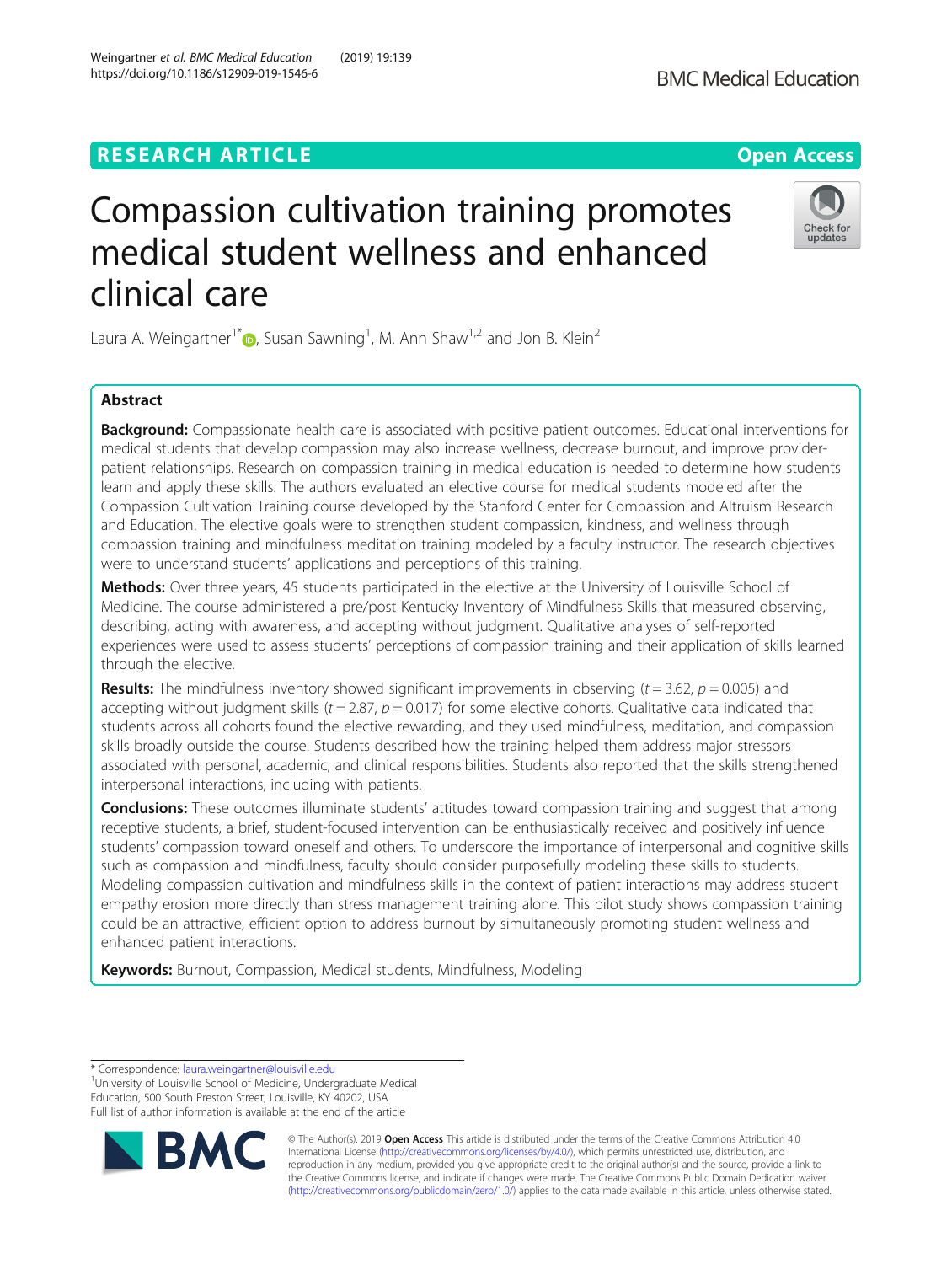## Background

Healthcare providers must develop personal connections to deliver optimal patient care, and some keys to forming these connections are compassion and empathy [\[1](#page-8-0)]. Compassion is recognizing emotional distress by others (or oneself) and the resulting desire to reduce suffering  $[2]$  $[2]$  $[2]$ . This is contrasted with empathy, or personally experiencing others' feelings and emotions [\[3](#page-9-0)]. For providers, compassion and empathy contribute broadly to positive patient health outcomes and patient satisfaction [[4](#page-9-0)–[6](#page-9-0)], but repeatedly experiencing patient suffering is precarious for provider wellness. For medical students, empathy erosion notably peaks during clerkship in medical school with the heightened stress of transitioning to patient care [[7](#page-9-0)–[9](#page-9-0)]. Compassion fatigue, a type of burnout experienced by caregivers supporting suffering individuals [[10\]](#page-9-0), is also prevalent in medicine [[11,](#page-9-0) [12](#page-9-0)]. Reduced provider compassion and empathy contribute to suboptimal patient health outcomes [[13](#page-9-0), [14\]](#page-9-0) and to provider burnout (described below), which motivates academic healthcare centers to address provider wellness.

## Wellness in medical education

Chronic stress is pervasive in medical occupations and associated with decreased compassion and empathy. Startling levels of depression, suicidal ideation, burnout, and alcohol abuse occur during student and resident training, and debilitating stress continues throughout physicians' careers according to many US-centered studies [[15](#page-9-0)–[18](#page-9-0)]. Interventions that offer providers practical tools to manage stress during training and throughout their later careers could impede burnout [\[19](#page-9-0)]. Self-care activities such as resilience building and stress-management training have recently gained prominence [[20\]](#page-9-0), and reviews of medical-school interventions suggest that organization-sponsored programs are infrequent but very potentially effective in reducing burnout [[21](#page-9-0)–[24](#page-9-0)]. Self-care can also augment the development of compassion for self and others [[25](#page-9-0)–[29\]](#page-9-0), thereby providing benefits to both healthcare providers and patients.

Mindfulness training is one approach to facilitate wellness. Mindfulness is a teachable aspect of awareness in which practitioners pay attention on purpose, in the mo-ment, and without judgment [[30\]](#page-9-0). This ability to refocus attention and address daily distractions or anxiety can positively influence cognitive appraisal and emotional reactions, alter and lower an individual's perception of stress, and improve well-being [[31](#page-9-0)–[34\]](#page-9-0). Mindfulness has shown promise to address stress and support empathy with medical students across varied intervention structures and evaluations [\[35](#page-9-0)–[38\]](#page-9-0), and training can also improve physician-patient communication [[39\]](#page-9-0).

Despite the promise of interventions like mindfulness training [\[24\]](#page-9-0), the systematic inclusion of wellness training in undergraduate medical education challenges many programs because of the reallocation of time from traditional content that would be required to adopt this training  $[40]$  $[40]$ . This prompts a need to identify and evaluate wellness programs that are both effective and efficient, and an intervention specifically aimed at improving both patient care and provider self-care is appealing because of competing curricular demands. A promising approach is compassion training, which can cultivate and improve compassion for both others and oneself through structured training [[41](#page-9-0)–[43\]](#page-9-0).

#### Intervention conceptual framework and purpose

Here we report the results of a three-year pilot study of a brief elective course for medical students designed to foster compassion through developing mindfulness skills. Our educational intervention was modeled after the Stanford Center for Compassion and Altruism Research and Education's (CCARE) Compassion Cultivation Training (CCT). This secular, eight-week educational course aims to strengthen the qualities of compassion, kindness, and well-being. CCT has wide-ranging success in alleviating negative emotional states, increasing compassion, and improving interpersonal skills for healthy adults [\[44](#page-9-0)–[46](#page-9-0)]. A University of Louisville School of Medicine (ULSOM) faculty member (author JBK) with ten years of meditation practice completed CCT instructor training with CCARE in 2013. In 2015, ULSOM began offering a two-credit-hour elective following the CCT syllabus available through CCARE [\[47](#page-9-0)] with content adapted to medical students' experiences, including compassion exercises specifically focusing on patient interactions where appropriate (e.g., exercises to help students understand that compassion is a process that can unfold in response to suffering, practicing compassionate thoughts and actions in response to patient interactions, focusing on making positive differences in the lives of patients, etc.). Weekly, two-hour sessions included pedagogical instruction, guided group meditation, mindfulness training, group discussion, listening and communication exercises, practical exercises related to weekly compassion themes, and 15–30 min of daily home meditation.

ULSOM was one of the first programs to implement and study CCT as an intervention for medical students specifically. Our research was built on a conceptual framework using social learning theory, in which behavior is modified through observation, modeling, and reflection on responses [[48\]](#page-9-0). Social learning also places importance on the setting where learning takes place and the community of learners that influence the individual learner's experience [[49](#page-9-0)]. The CCT faculty instructor modeled compassion cultivation and mindfulness skills, including loving-kindness meditation. This meditation method can increase well-being, connectedness, and compassion through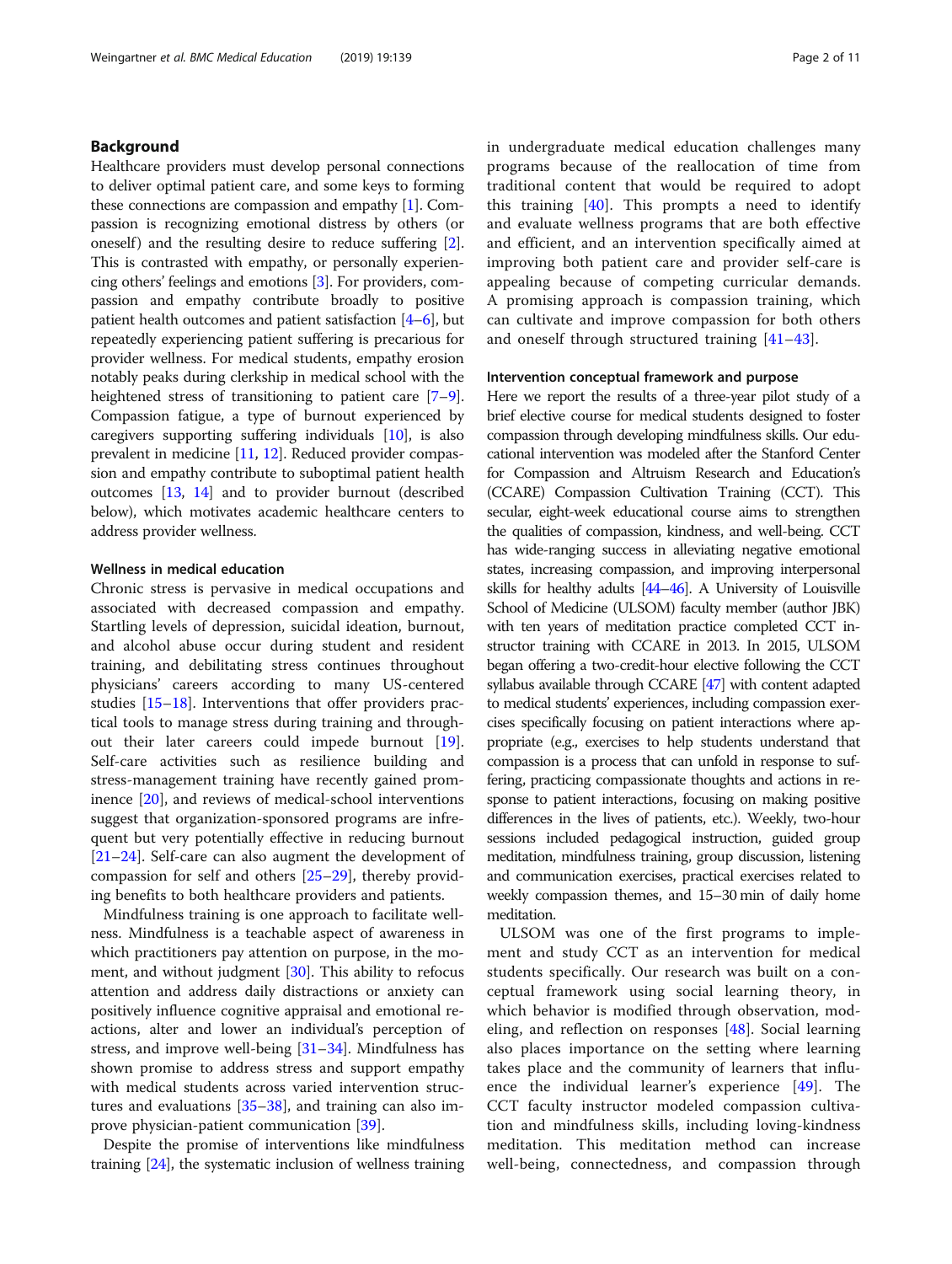consciously wishing wellness to oneself and others, including for difficult relationships [\[50](#page-9-0), [51\]](#page-9-0). By observing and mirroring the trained instructor, students learned in the group setting to modify their stress and compassionate behavior toward self and others.

The CCT elective objectives were to help students feel more connected to others and to promote wellness strategies early in their medical careers. We predicted that this brief educational intervention would improve students' mindfulness traits and foster a sense of well-being and heightened compassion. Furthermore, we predicted the reward of positive interactions with others and/or reduced stress, coupled with the group reflection on these experiences, would provide internal and external reinforcement of self-care behaviors.

## **Methods**

#### Study design

The full eight-week CCT course was given in 2015 and 2016, and an abbreviated five-week course was held in 2017. Preclinical second-year (M2) students were eligible to participate in the 2015 course while both M2 and fourth-year (M4) students were eligible to participate in 2016 and 2017. Study participants were recruited via email invitation to CCT-enrolled students.

A mixed-methods design evaluated the impact of the CCT elective on students' mindfulness skills, stress management, and compassion. All students completed a pre/ post-test of the Kentucky Inventory of Mindfulness Skills (KIMS) [[52](#page-10-0)], which is a validated, 39-item self-assessment instrument with a Likert-type scale ranging from one (never or very rarely true) to five (almost always or always true). This inventory assessed four different mindfulness facets, including: observing, describing, acting with awareness, and accepting without judgment. The KIMS has been validated for internal consistency, retest reliability, and correlation with similar self-assessment tools [[53](#page-10-0)].

Completing the pre/post-test KIMS was part of the elective curriculum as a self-assessment. However, submitting identified data for research was optional for students, so only matched pre/post data were included in the analyses. Students in the 2015 sessions completed paper-based KIMS for both pre/post-tests in class. Students in the 2016 and 2017 session completed a paper-based KIMS pre-test in class and the post-test electronically, after the final session was complete.

In addition to the KIMS, students were invited to complete a follow-up, open-ended questionnaire through an electronic survey platform in June 2016 (2015/2016 cohorts) and February 2017 (2017 cohort). Students were asked to provide subjective feedback to better understand their course experience, their sustained use of skills learned in the course, and their perceptions of utility, benefits, and transferrable skills from the course.

#### Data analysis

Individual pre- and post-test KIMS scores were calculated for each of the four mindfulness facets. Responses from 2015/2016 were combined for analysis as the cohorts experienced the same scheduling format. Scores from 2017 were analyzed separately since the course was held over fewer sessions. Two-tailed, paired t-tests were performed in SPSS (IBM SPSS Statistics for Macintosh, Version 24.0. Armonk, NY) to determine whether mean post-test scores were significantly greater than pre-test scores for each mindfulness facet. Completed pre/post- tests without identification for pairing were not included in the analysis.

De-identified qualitative response data from all three years were evaluated independently by two authors (SS, LAW) using a directed approach to content analysis to identify themes among the data [\[54](#page-10-0)]. After an initial review of responses, a priori codes were established by both coders for each question. Responses were consistent across cohorts, so qualitative data were analyzed in aggregate. Emergent codes were incorporated to re-analyze the dataset independently by each coder. No substantial differences emerged between coders. Categorized data were then assigned to and collapsed into themes across questions by the coders jointly, which resulted in a set of final themes for each topic.

## Results

## Participants

Forty-five students from M2 and M4 participated in the CCT elective over three years (Table [1\)](#page-3-0). Twenty-five students completed the full eight-week course and twenty completed the abbreviated five-week course. Respondent sample sizes are noted and indicate that not all students answered all questions because of variation in surveying and the optional nature of the data collection. Demographic breakdowns are not reported to preserve student confidentiality.

In the full-length course, 44% of students  $(N = 11/25)$ completed identified pre- and post-test KIMS that could be matched for paired analysis. In the abbreviated cohort, 80% of students ( $N = 16/20$ ) completed identified pre- and post-test KIMS. Thirty-eight students total provided qualitative feedback on course evaluations and/or the qualitative post-course survey.

#### Mindfulness inventory

For the full-length 2015/2016 cohorts, post-test mean scores for all KIMS mindfulness facets were higher than the pre-test values, with significant improvements in observing and accepting without judgment (Table [2\)](#page-3-0). For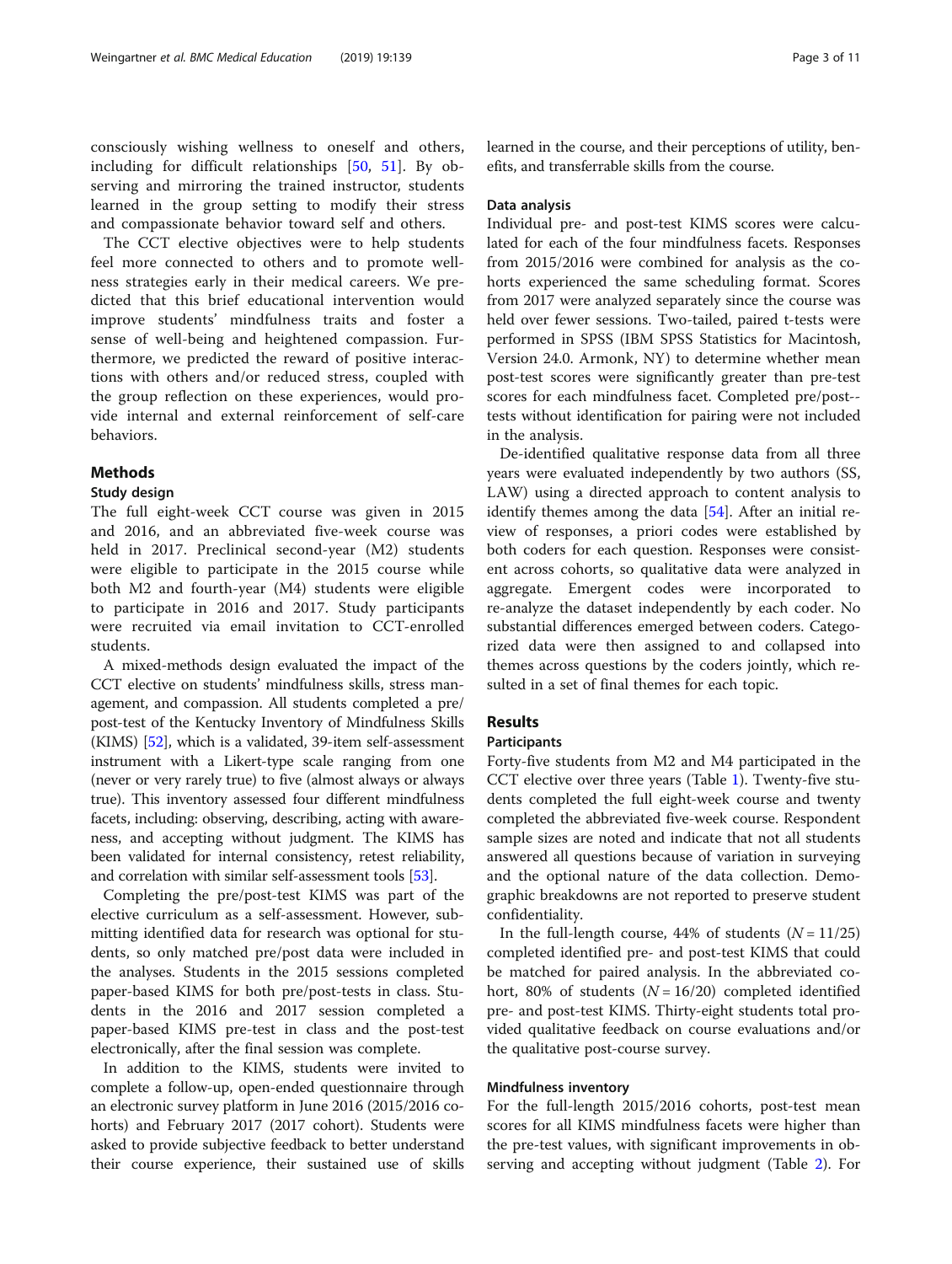| GUUILLUIVE ILLUNULIV |                                                                            |    |  |  |    |                                                                                         |  |
|----------------------|----------------------------------------------------------------------------|----|--|--|----|-----------------------------------------------------------------------------------------|--|
|                      | CCT Cohort Elective Experience Enrolled (n) M2 (n) M4 (n) Paired KIMS (n)' |    |  |  |    | Subjective/Qualitative Feedback                                                         |  |
| 2015                 | Full-Length                                                                |    |  |  |    | Post-course Survey (2016, $n = 4$ )                                                     |  |
| 2016                 | Full-Length                                                                | 19 |  |  |    | Course Evaluation (2016, $n = 17$ )<br>Post-course Survey (2016, $n = 6$ ) <sup>2</sup> |  |
| 2017                 | Abbreviated                                                                | 20 |  |  | 16 | Combined post-course survey and course evaluation (2017, $n = 17$ )                     |  |

<span id="page-3-0"></span>Table 1 CCT enrollment and elective structure showing research participation in the mindfulness inventory and subjective/ qualitative feedback

<sup>1</sup>An individual's data from the Kentucky Inventory of Mindfulness Skills (KIMS) were included only if both the pre-test and post-test were identified and thus able to be paired

 $^2$ The six students who answered the post-course survey had also completed the non-redundant course evaluation so are not counted in duplicate in the qualitative total of 38 students reported in the text

the abbreviated 2017 cohort, no significant differences were seen between the pre- and post-test scores. Relatively large standard deviations across all KIMS subscales in both groups suggest that students started with variable baseline mindfulness levels, and among-student differences were generally maintained after the training.

## Student perceptions

## Sources of stress

Students' major sources of stress were reported to be academic/clinical responsibilities, interpersonal relationships, debt, and personal self-esteem/mental health struggles  $(N = 16)$ . Students described "feeling" inadequate" and that work and family "can be stressful on the best of days." Students reported difficulty addressing daily stress prior to CCT: they previously addressed stress through physical activity and by taking breaks from academic work, but unhealthy coping strategies included substance abuse and avoidance. One student reflected that, "I tended to ignore [stress] until I became overwhelmed or until the stressor was removed and then I felt useless." Another student reflected that, "Sometimes I'd have meltdowns." Only one respondent reported working

with a support network during times of stress before CCT, and only 25% of respondents  $(N = 4/16)$  had had any previous mindfulness experience. Of the students who had previous training, all but one had been provided this opportunity through a structured university program, suggesting that students were not receiving similar training elsewhere.

## Applying CCT skills

Students overwhelming described positive experiences from the CCT elective (Table [3](#page-4-0)). Most reported using CCT skills daily or often after the course  $(N = 20/27,$ 74%), and no student reported "never" practicing CCT skills after the elective. Students continued meditating  $(N = 26/34, 76%)$ , expanding compassion  $(N = 10/34, 10/34)$ 29%), using mindfulness  $(N = 6/34, 18%)$ , and breathing for stress management ( $N = 5/34$ , 15%). Students found that pairing the stress-mitigation, mindfulness, and compassion-building skills with deliberate practice was useful and effective. Many valued the ability to recognize and think through emotions they felt. They benefited from the group dynamic of CCT, the realization that other students have similar issues, and the safe space to

|  | <b>Table 2</b> Mindfulness inventory comparing pre/post score means with a paired t-test analysis |  |
|--|---------------------------------------------------------------------------------------------------|--|
|--|---------------------------------------------------------------------------------------------------|--|

| Mindfulness Skill<br>(# Questions) | Description (adapted from Baer et al. 2004 [52])                                                                                                                              | CCT Cohort(s) <sup>1</sup> | Pre-test<br>Mean | Post-test<br>Mean | Pre-test<br>Standard<br>Deviation | Post-test<br>Standard<br>Deviation | $\lfloor t \rfloor$ | $p^2$ |
|------------------------------------|-------------------------------------------------------------------------------------------------------------------------------------------------------------------------------|----------------------------|------------------|-------------------|-----------------------------------|------------------------------------|---------------------|-------|
| Observing (12)                     | Noticing or attending to a variety of stimuli,<br>including internal phenomena (bodily<br>sensations, cognitions, and emotions) and<br>external phenomena (sounds and smells) | $2015 - 16$                | 42.6             | 49.0              | 8.5                               | 8.7                                | 3.62                | 0.005 |
|                                    |                                                                                                                                                                               | 2017                       | 43.5             | 42.8              | 10.5                              | 10.6                               | 0.39                | 0.702 |
| Describing (8)                     | Labeling and noting observed phenomena                                                                                                                                        | $2015 - 16$                | 29.0             | 31.1              | 5.3                               | 5.4                                | 2.10                | 0.062 |
|                                    | by applying words such as "sadness" or<br>"anger" in a nonjudgmental way                                                                                                      | 2017                       | 26.3             | 26.4              | 5.9                               | 6.3                                | 0.15                | 0.882 |
| Acting with<br>Awareness (10)      | Engaging fully in one's current activity with<br>undivided attention; focusing on one thing<br>at a time                                                                      | $2015 - 16$                | 28.2             | 31.6              | 6.5                               | 3.5                                | 2.00                | 0.073 |
|                                    |                                                                                                                                                                               | 2017                       | 27.1             | 27.8              | 6.1                               | 5.6                                | 0.69                | 0.502 |
| Accepting without<br>Judgment (9)  | Refraining from evaluative labels such as<br>good/bad, right/wrong, or worthwhile/<br>worthless; allowing reality to be without<br>attempts to avoid, escape, or change it    | $2015 - 16$                | 26.4             | 29.4              | 5.8                               | 6.1                                | 2.87                | 0.017 |
|                                    |                                                                                                                                                                               | 2017                       | 29.4             | 27.3              | 9.1                               | 6.5                                | 1.42                | 0.175 |

<sup>1</sup>Categorized by full-length (combined 2015 and 2016,  $n = 11$ ) and abbreviated (2017,  $n = 16$ ) elective structure

 $2$ Two-tailed with significantly higher post-test means indicated in bold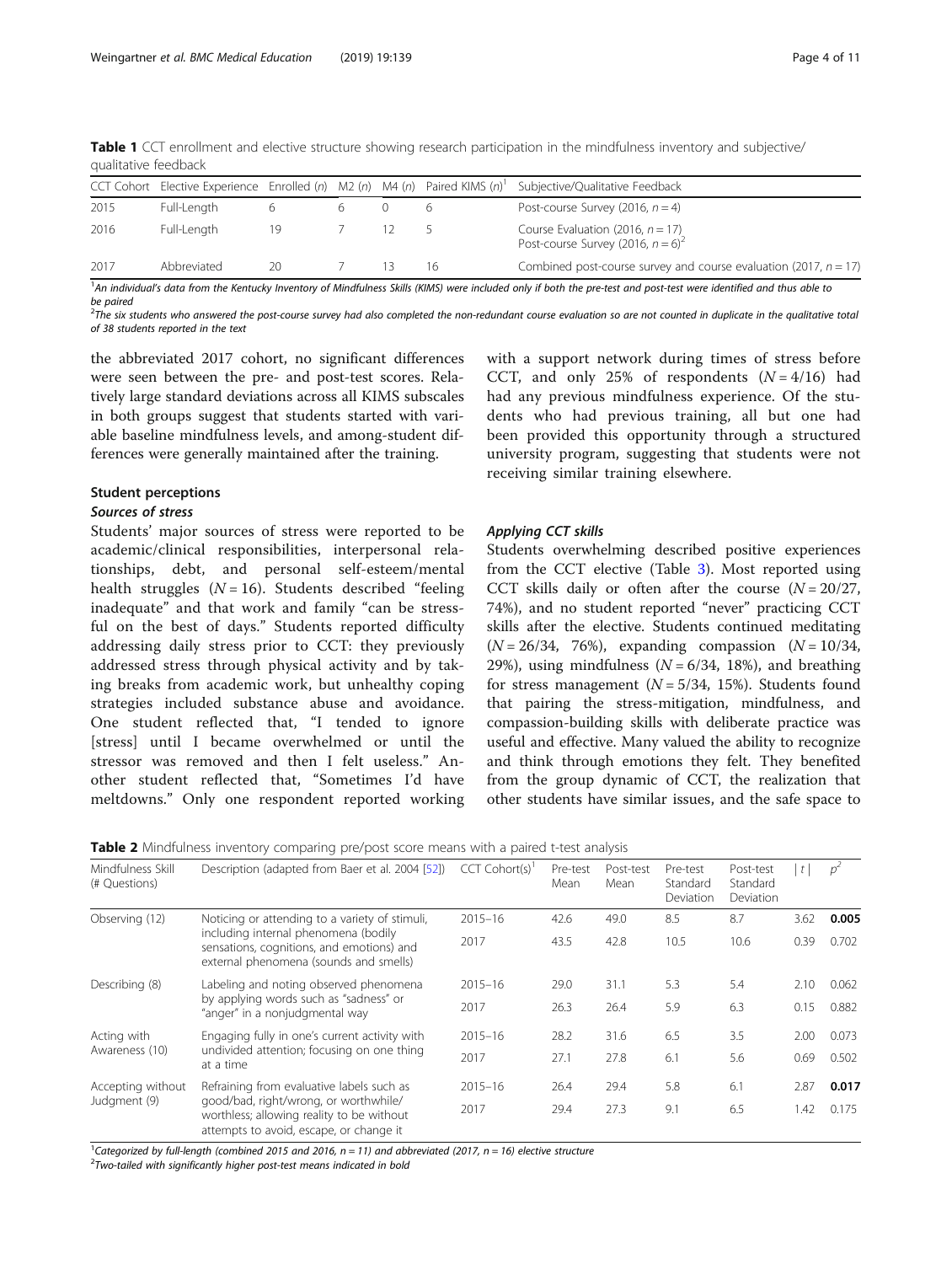<span id="page-4-0"></span>**Table 3** Qualitative analysis of continued student skill use  $(N = 34)$ , application  $(N = 29)$ , and transfer of skills  $(N = 26)$ 

| Coded Themes                                                                                      | Representative Student Quotes                                                                                                                                                                                                                                                                                                                                                                                                                                                                                                                                                                                                                                                                                                                                                                                                                                                                                                                                                                                                                                                                                                                                                                                                                                                                                                                                                                                                                                                                                             | Significance                                                                                                                                                                                                                                                                                           |  |
|---------------------------------------------------------------------------------------------------|---------------------------------------------------------------------------------------------------------------------------------------------------------------------------------------------------------------------------------------------------------------------------------------------------------------------------------------------------------------------------------------------------------------------------------------------------------------------------------------------------------------------------------------------------------------------------------------------------------------------------------------------------------------------------------------------------------------------------------------------------------------------------------------------------------------------------------------------------------------------------------------------------------------------------------------------------------------------------------------------------------------------------------------------------------------------------------------------------------------------------------------------------------------------------------------------------------------------------------------------------------------------------------------------------------------------------------------------------------------------------------------------------------------------------------------------------------------------------------------------------------------------------|--------------------------------------------------------------------------------------------------------------------------------------------------------------------------------------------------------------------------------------------------------------------------------------------------------|--|
| Build a routine to practice breathing,<br>expanding compassion, meditation,<br>and/or mindfulness | "Daily morning meditation and in times of severe stress, really helps me get<br>centered"<br>"To focus on my breathing in times of stress. I do it a lot now during my<br>everyday life."<br>"I used the skills I learnedtowards the patients I meet and the people that I<br>regularly meet with. I found myself to be more patient and more affable<br>towards others. This course has been one of the best things happened in<br>medical school so far."                                                                                                                                                                                                                                                                                                                                                                                                                                                                                                                                                                                                                                                                                                                                                                                                                                                                                                                                                                                                                                                               | Students report using<br>CCT stress-management<br>and cicompassion-ex-<br>pansion skills clinically,<br>academically, and in<br>their personal lives. They<br>find practical skills for<br>stress mitigation, mind-                                                                                    |  |
| Compassion for patients, others, and self                                                         | "[I learned] how to be compassionate and caring without taking on the<br>patient's pain myself. I've used it in every patient encounter since, I<br>consciously think about wanting them to be healthy and happy and being<br>compassionate but remind myself not to feel the pain myself."<br>"I have been able to apply compassion far more readily in clinical situations<br>and find myself applying nearly no judgment for problems that might even<br>be deemed reckless by patients."<br>"[I use] mindfulness when I am speaking with a patient or even with friends.<br>When I start to zone out or get impatient with what they are saying I refocus<br>and think to myself how important this is to them. And it makes me a kinder<br>and more compassion doctor and friend."<br>"I enjoyed hearing from [the instructor] and the other students on a more<br>personal level--why they were who they were, how past experiences had<br>shaped them, etc. It allowed us all to connect on a deeper level and it<br>revealed to me in plain view the benefit of understanding the experiences<br>that have brought a patient to you."<br>"My interpersonal relationships have improved since beginning mindfulness<br>training. I have better control of my emotions, and have been a happier<br>medical student as a result."<br>"The idea that you don't beat yourself up after your mind wanders during<br>mediation. I am one to beat myself up for messing it up."<br>"[I learned] how to forgive yourself." | fulness, and compassion<br>building useful along<br>with the ability to<br>recognize and think<br>through the emotions<br>they feel. Students also<br>benefited from the<br>realization that other<br>students have similar is-<br>sues and the safe space<br>to discuss these com-<br>mon challenges. |  |
| Decrease stress in studying and clinical<br>encounters                                            | "I believe I have become less drained at the end of a long day in the hospital<br>by practicing compassion."<br>"I do meditations in between studying. That way it helps me to reset my<br>brain and start studying for another few hours."<br>"Mediation helps to calm down my breathing and to help me relax."                                                                                                                                                                                                                                                                                                                                                                                                                                                                                                                                                                                                                                                                                                                                                                                                                                                                                                                                                                                                                                                                                                                                                                                                          |                                                                                                                                                                                                                                                                                                        |  |
| More present, centered, or aware before<br>and during clinical settings                           | "I feel calm and focused after I meditate which makes me more present for<br>my patients. I am able to take a deep breath before entering a patient's<br>room and truly focus on that patient."<br>"In clinical settings, I feel that have become more aware of others' thoughts<br>and feelings and am able to slow down and make sure that I do not ignore<br>them"                                                                                                                                                                                                                                                                                                                                                                                                                                                                                                                                                                                                                                                                                                                                                                                                                                                                                                                                                                                                                                                                                                                                                     |                                                                                                                                                                                                                                                                                                        |  |
| Stress inventory and self-awareness                                                               | "I can recognize my emotions better and know how to handle them."<br>"The ability to recognize my stress. I am more in tune with what is going on<br>in my body before my mind starts to take over. I feel that I have had<br>decreased levels of anxiety and fewer seasons of depression as a result of<br>mindfulness, and CCT was the first step towards my current practice."                                                                                                                                                                                                                                                                                                                                                                                                                                                                                                                                                                                                                                                                                                                                                                                                                                                                                                                                                                                                                                                                                                                                         |                                                                                                                                                                                                                                                                                                        |  |

discuss common struggles with stress management and patient care.

Likewise, students reported broad use of stress-management and compassion-building skills in academic, clinical, and personal settings (Table 3). Students used skills for personal stress management and reported that the course had affected their experiences by allowing them to evaluate sources of stress and take deliberate steps to focus on the present moment (be that studying or interacting with a patient). Several students reported positive applications of skills during patient interactions, such as: using mindfulness skills to refocus and be present with a patient, expanding compassion by consciously wanting patients to be relieved of an ailment, and increasing patience, listening, and empathy during difficult interactions.

## Student motivation

Students initially enrolled in CCT to learn stress management skills and to prevent compassion fatigue so that burnout would not compromise their patient care (Table [4](#page-6-0)). They perceived these benefits and indicated that CCT also contributed to their professional identity formation through self-introspection about becoming a physician and caring for patients. One student described how CCT forced them "to reevaluate why [we] are in medical school," while another gained "perspective on self-care and the importance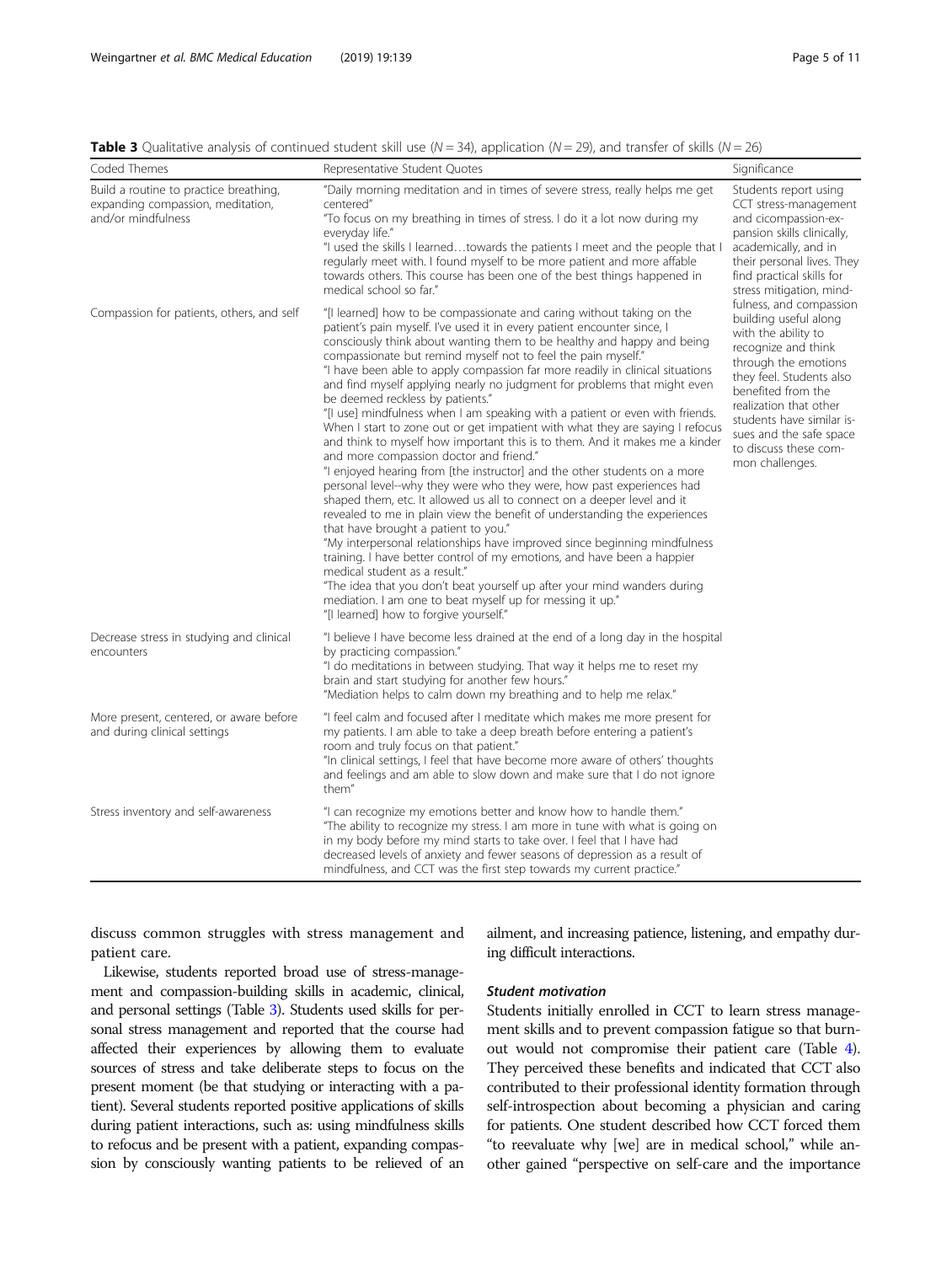of taking care of yourself while also taking care of patients." One student simply described the course as "life changing."

Students were unsure whether CCT training should be part of their required curriculum. Those who supported requiring this content suggested that the experience would be beneficial and low risk, and it would help students focus on the human aspect of medicine. Students who did not support requiring CCT suggested that students need to be open-minded to this type of training. They were concerned that this could create resentment, which along with larger class sizes, could weaken the group dynamics and thus effectiveness of CCT training.

Despite these reservations, 17 of 27 respondents (63%) felt that this intervention should be a required course for all medical students. When asked when the most beneficial time to hold the course would be, responses varied: fourteen (53%) suggested in preclinical years, ten (37%) suggested during clerkships, and three (10%) said anytime. Multiple respondents recommended CCT during preclinical years with follow-up sessions during clerkship rotations "once you've realized that patient care can be stressful and you still have [opportunities] to practice the techniques."

## Instructor importance

Finally, a central theme that emerged among respondents was that the instructor was critical for student buy-in and training success (Table [5\)](#page-7-0). Students reported that the instructor's enthusiasm and conscious effort to model CCT skills helped them develop this skill set. The scientific foundation of CCT methods presented by the instructor also initially validated the experience. Few students desired changes to the course. Those who had suggestions requested logistical changes, such afternoon sessions to accommodate clerkship rotations or requesting more comfortable spaces for meditation exercises.

## **Discussion**

Our study demonstrates that a brief educational intervention can foster compassion and mindfulness skills in medical students participating in the elective. Students reported using CCT skills for personal well-being and stress management and for patient interactions. Students had overwhelmingly positive perceptions of the course and felt CCT was worth their time investment. This intervention ultimately addresses student wellness with threefold benefits: brevity, practical stress-management skills, and potential improvements to clinical care.

## Modeling in medical education

Mindfulness is widely accepted as a teachable strategy to self-regulate attention [[55](#page-10-0)–[62](#page-10-0)]. In this study, the faculty instructor modeled meditation and mindfulness, and students applied these in their own lives as supported by social learning theory [\[48\]](#page-9-0). In clinical learning, role modeling is an essential conduit to learn humanistic aspects of care such as compassionate bedside manner and favorable physician-patient interactions  $[63]$  $[63]$  $[63]$ . If we hope to advance systematic efforts to decrease burnout and increase resilience, teaching faculty must purposefully model interpersonal and cognitive skills such as compassion and mindfulness. Social learning theory further proposes that imitation more likely occurs when the model is perceived as like oneself. Some student comments that the faculty instructor was "relatable" accordingly suggest that students benefited from a professional role model who was similar. This supports other studies of successful mindfulness instructors in which "embodiment, empowerment, non-reactivity and peer support" defined the instructor-student role ([\[64\]](#page-10-0), p., 172). Without dedicated, professional role models, students may not view these qualities as legitimate, necessary clinical skills.

## Wellness training

Our study aligns with previous research in mindfulness education showing that brief interventions have reported pre/post increases on mindfulness, with different interventions showing variable effects [[38](#page-9-0)]. A mindfulness intervention looking specifically at the intervention's brevity (4 weeks) of an adapted Mind Body Medicine (MBM) course found that students' mindfulness increased and stress decreased [\[36](#page-9-0)], and thus short interventions can be effective. Another recent study that also looked at CCT with various healthcare providers found improvements in self-compassion and mindfulness scores [\[65\]](#page-10-0), which aligns with the KIMS results and student feedback in our study. Their study did not find a reduction in interpersonal conflict or burnout with the instruments used, which contrasts the self-reported feedback from medical students in our study. Qualitative data may capture a more comprehensive understanding of how training effects participants. Other wellness programs for medical students have also used multiple-skill approaches for medical students, such as a combined reflective writing and MBM workshop [[66](#page-10-0)]. This experience focused on building practical skills to address stress while using these strategies to better understand the source of stress and its effects on individual wellness and patient care, which is paralleled with CCT's multiple-strategy approach to mindfulness, well-being, and compassion.

The CCT program is a valuable self-care training option because of its focus on expanding compassion. Previous studies using loving-kindness meditation with providers also found improvements in well-being and feelings of connection [\[43,](#page-9-0) [67\]](#page-10-0). In this study, students reported various ways that they expanded compassion with themselves, patients, and others. The specific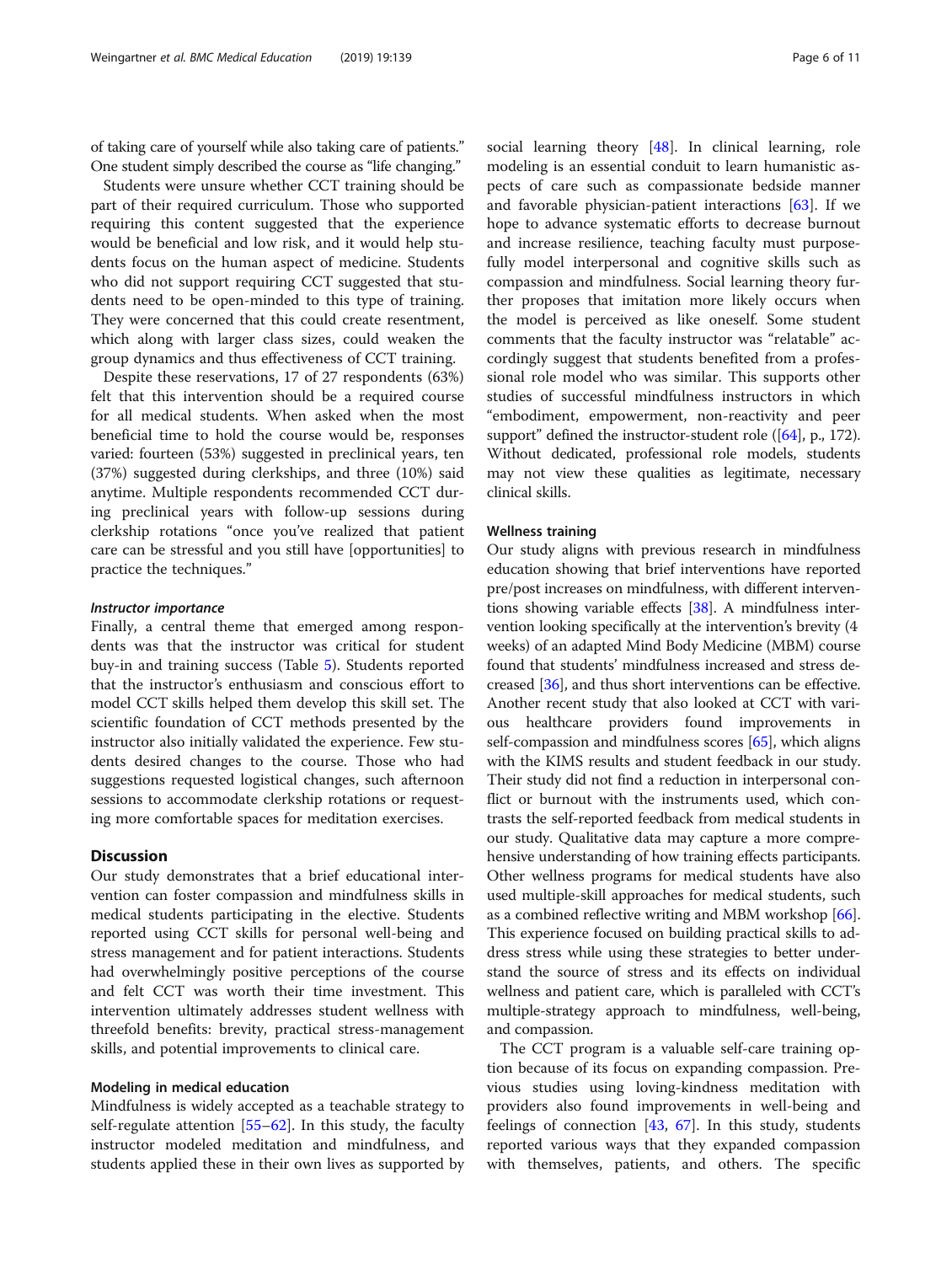| Coded Themes                                                                                    | Representative Student Quotes                                                                                                                                                                                                                                                                                                                                                                                                    | Significance                                                                                                                                       |  |
|-------------------------------------------------------------------------------------------------|----------------------------------------------------------------------------------------------------------------------------------------------------------------------------------------------------------------------------------------------------------------------------------------------------------------------------------------------------------------------------------------------------------------------------------|----------------------------------------------------------------------------------------------------------------------------------------------------|--|
| Motivation to gain well-being strategies                                                        | "I wanted to learn how to be more mindful and compassionate with my<br>patients, my family, and myself."                                                                                                                                                                                                                                                                                                                         | Students are eager to<br>have this training for<br>personal and<br>professional reasons.<br>Requiring CCT in<br>medical school                     |  |
| Motivation to increase compassion<br>for self, patients, and others                             | "Before entering residency, I wanted to arm myself with as much knowledge<br>and understanding of ways to prevent burnout and maintain resilience for<br>myself and the benefit of my future patients."                                                                                                                                                                                                                          |                                                                                                                                                    |  |
| Require CCT for the humanistic<br>reconnection                                                  | "Because healthcare in the twenty-first century feels mechanical at best, and<br>not in a good way. The practice of medicine should always focus around the<br>human being that is being cared for - the patient - and not scientific know-<br>ledge or profit or any other non-human entity, and I believe that a CCT<br>course can potentially help many others to maintain their focus on the hu-<br>man aspect of medicine." | curriculum validates the<br>current climate of high<br>burnout rates and<br>compassion fatique.<br>Requiring CCT would<br>provide all students the |  |
| Require CCT to gain coping skills not<br>learned elsewhere for stress and to<br>prevent burnout | "Coping with stress is something that is not taught in the core curriculum."<br>"It's a nice skill for students to see if they will find useful in daily practice.<br>Some might find it useful, but never thought of taking the class."<br>"Bring the body and the mind will follow"                                                                                                                                            | opportunity to learn<br>self-care and improve<br>patient interactions.<br>However, students must<br>buy into this type of                          |  |
| Do not require CCT because of<br>different learning styles and student<br>choice                | "That particular style of training doesn't fit everyone."<br>"Teaching compassion requires a mind open to compassion. Forcing the<br>matter will create resentment in those convinced they 'don't need it."                                                                                                                                                                                                                      | training, and requiring<br>CCT could have unin-<br>tended consequences if<br>doubtful students<br>change course dynamics<br>or effectiveness.      |  |
| Do not require CCT because it would<br>change course dynamics and<br>experience                 | "I believe that self-selecting to some degree creates a welcoming and accept-<br>ing environment—everyone is there because they want to be and not be-<br>cause they are forced to be."<br>"I don't think it is beneficial to force medical students to take this course<br>because there is a certain amount of the philosophy that can only be<br>effective in a receptive audience."                                          |                                                                                                                                                    |  |

<span id="page-6-0"></span>Table 4 Qualitative analysis of student enrollment motivation (N = 16) and integrating the course into required curriculum (N = 27)

improvements of the "observing" and "accepting without judgment" mindfulness facets could be linked to students' reported applications of compassion. Students practiced patience during difficult interactions with family, friends, and relationships, and they deliberately focused on others and not just themselves and their troubles. The ability to withhold judgments about patients and to be aware of others' thoughts and feelings may help improve patient interactions, and it could also help reduce some of the unidentified stress that students feel.

Patients want their providers to be compassionate [[68](#page-10-0)], and patients who perceive their provider as person-focused also perceive their care to be higher quality and are more satisfied [\[69](#page-10-0)]. A lack self-compassion in healthcare providers may be linked to higher burnout and/or less compassion for others [[27](#page-9-0)–[29\]](#page-9-0). The erosion of empathy that students often feel when they get to the clinic can be addressed with compassion training in a way that is different than stress management alone by teaching students the importance of cultivating compassion skills with each patient interaction [\[70\]](#page-10-0). Furthermore, recent research examining multiple properties of empathy found that aspects of cognitive and affective empathy (aspects which, similar to compassion, comprise understanding others' emotions and pain) actually increased as students progressed through medical school [\[71\]](#page-10-0). These outcomes highlight the complexity of reported medical student empathy decline  $[8]$ , reveal an intervention opportunity for academic healthcare centers to develop provider compassion, and also reinforce the importance of assessing students with multiple instruments, such as in this study. Qualitative analysis is especially useful to gain insight into the complexity of compassion and medical students' relationship with this construct.

#### Practical implications

Even as academic medical programs attempt to reduce systemic sources of stress for providers, it is unrealistic for all stressors to be alleviated from variable sources. Thus, the practical solution for providers is learning skills to cope with inevitable stress. The positive perceptions of CCT and its utility suggest that students who had opted into the elective found this type of training worthwhile, which supports other qualitative studies of stress management with medical students [\[72](#page-10-0)]. CCT students reported various benefits to deliberate practice, and these rewards prompted students to continue using the skills. The follow-up with the 2015 cohort occurred over one year later, and this longer-term (although not long-term) insight suggested that these perceptions were maintained. Students also discussed using skills they learned with patients, which emphasized clinical applications of CCT and potentially enhancing patient interactions.

Differences between KIMS results for the 2015/2016 and 2017 cohorts suggest that course structure could be crucial to developing mindfulness skills. The 2017 cohort experienced an accelerated course to accommodate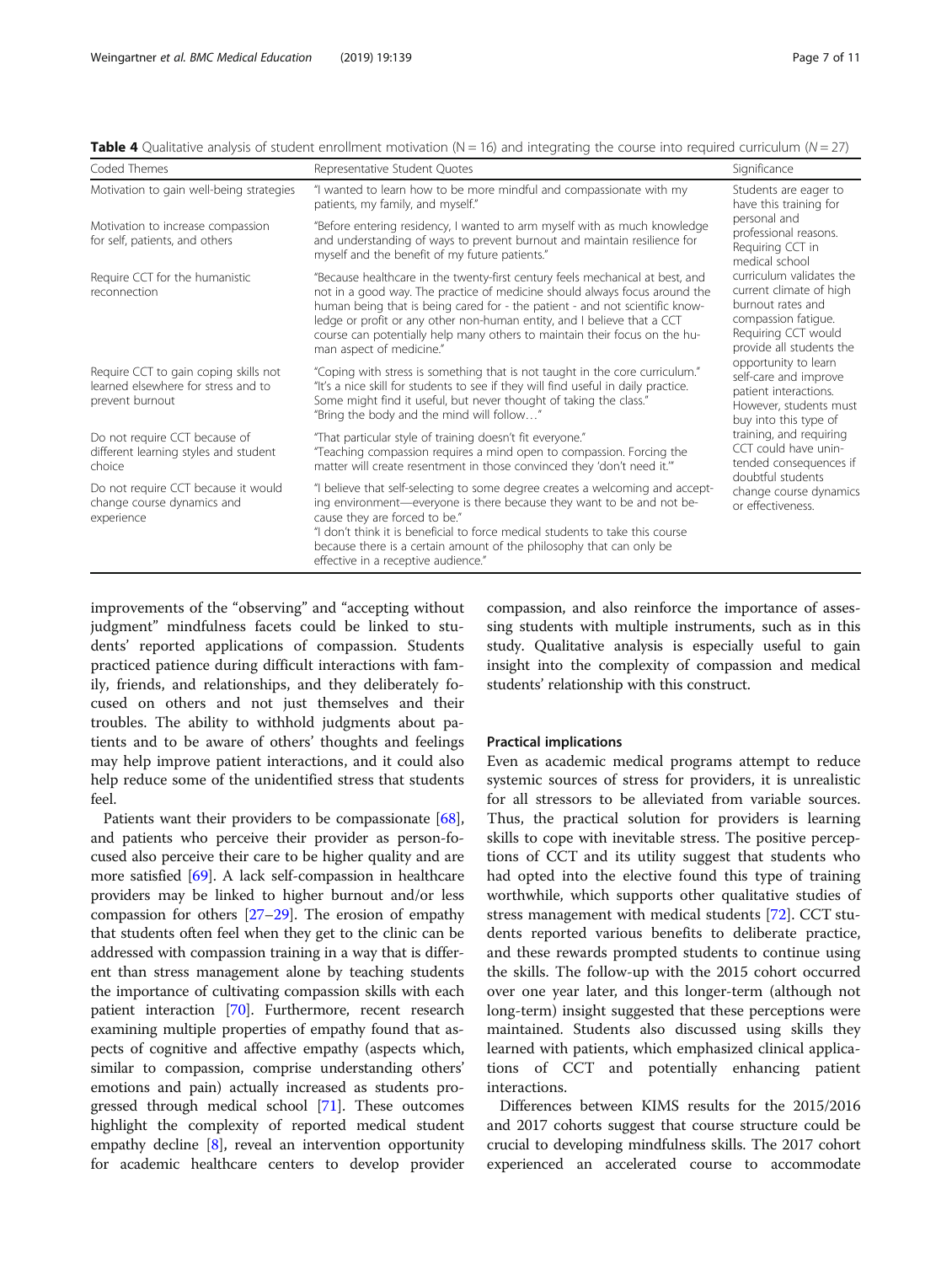| Coded Themes                  | Representative Student Quotes                                                                                                                                                                                                                                                                                                                                                                                                                                                                                                      | Significance                                                                                                                                                                                                                                                                      |  |
|-------------------------------|------------------------------------------------------------------------------------------------------------------------------------------------------------------------------------------------------------------------------------------------------------------------------------------------------------------------------------------------------------------------------------------------------------------------------------------------------------------------------------------------------------------------------------|-----------------------------------------------------------------------------------------------------------------------------------------------------------------------------------------------------------------------------------------------------------------------------------|--|
| Personality                   | "[He] is incredibly passionate about the objectives of this course! His<br>enthusiasm made it easy for me to move from a skeptical mindset towards<br>acknowledgment of the benefits of meditation. [He] created a safe<br>environment where his students could experience compassion training<br>without judgment."<br>"His kind demeanor was very encouraging."                                                                                                                                                                  | Instructor selection must<br>be purposeful and<br>deliberate. To effectively<br>model compassionate<br>and mindful behavior,<br>instructors must be                                                                                                                               |  |
| Professional role-modeling    | "[He] is the definition of practicing what you preach. Had he not been an<br>example of the concepts he taught, it would have been much more difficult<br>to buy into compassion cultivation training."<br>"[He] is very open and honest about how mediating helped him, and I found<br>his openness was beneficial for me to explore meditation in my own life. He<br>made the course very approachable and enjoyable. I would recommend this<br>class for all medical students."                                                 | perceived as relatable.<br>Clinical experience or<br>context of patient care<br>and/or medical school<br>are important<br>considerations. Formal<br>training and<br>understanding the<br>scientific basis for these<br>training methods<br>prepare instructors for<br>their role. |  |
| Relatable to medical students | "[He] is incredibly knowledgeable and relatableHe seemed real and<br>genuine."<br>"He was kind and was very open to talking about his journey through the<br>medical field. He talked about his experiences that have shaped him into the<br>doctor and person he is today. He also had humility and talked about<br>mistakes he has made along the way and that compassion fatique happens<br>to everyone."<br>"[He used] useful real-life anecdotes of being a physician and the struggles of<br>practicing compassionate care." |                                                                                                                                                                                                                                                                                   |  |
| Training is key               | "Really deep-rooted learning"<br>"[He] made meditation useful for beginners and those that have meditated<br>before."<br>"[He] provided wonderful insight into not only what compassion means, but<br>gave us a forum to practice our compassion."                                                                                                                                                                                                                                                                                 |                                                                                                                                                                                                                                                                                   |  |

<span id="page-7-0"></span>**Table 5** Qualitative analysis of student feedback regarding the faculty instructor ( $N = 20$ )

scheduling constraints, which may have limited students' ability to improve mindfulness skills over the elective duration, especially for students experiencing additional pressures and responsibilities as they progress through their training. However, positive qualitative feedback and perceptions of the course were consistent across cohorts despite differences in course duration and also sampling time (one year out versus immediately following the course). Furthermore, although KIMS scores did not change significantly across all mindfulness facets, individuals report deliberately practicing other skills in qualitative feedback (e.g., demonstrating acting with awareness by focusing on one patient at a time). For students who were uninterested in mindfulness, developing self-compassion and other self-care techniques may have also provided alternative benefits to CCT students. Thus, CCT may have meaningful impact that scales do not capture, reinforcing the importance of qualitative assessment.

Role modeling was an important component of CCT success. A practical consequence is that medical schools must ensure instructors are well trained, genuine, and relatable to medical students. Formal training to teach mindfulness and compassion provides instructors with a scientific foundation and ensures that instructors can translate their experiences to students. Representation from top faculty leadership in a program like CCT also develops these skills among campus leaders and demonstrates institutional support for well-being and compassion.

Students struggled with some of the same concerns as medical educators, such as whether wellness training should be integrated into required curriculum for all students [[38\]](#page-9-0). Broad implementation of CCT for all medical students could be limited by several factors. Faculty interest and funds to train with CCARE for CCT may be limited, and instructors with the appropriate skillset and background may not be available to meet the number of students. Increasing the size of the class could reduce the intimacy and safe-space dynamics created by limiting enrollment size. Forcing students who are uninterested in mindfulness training could also lead to resentment, and thus negatively change the experience of all students in the course. Although some students expressed that they had not realized how helpful the course would be until they were in it, there was a serious concern that an influx of resistant students could adversely affect mindfulness training and compassion cultivation. However, undergraduate medical education likely provides a more practical, comprehensive setting for teaching these skills to all students versus more diverse and potentially stressful residencies, which perhaps requires medical educators to validate compassion training's relevance and worth to students.

## Limitations

This study was limited by its small sample size and short-term analysis, although these were inherent in the design to create a brief, intimate CCT experience. Not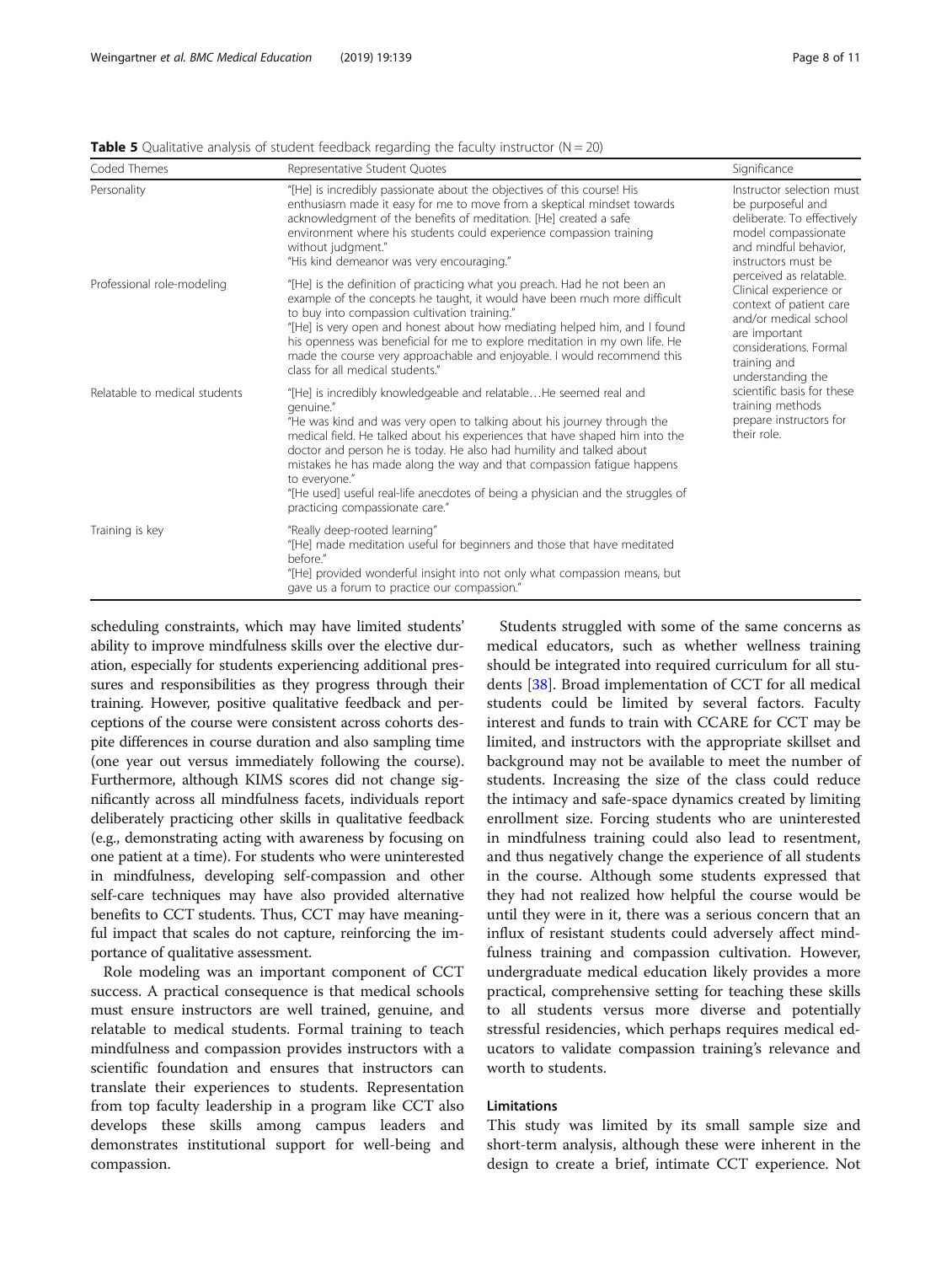<span id="page-8-0"></span>all students participated in the study, similar to other studies of compassion development in health professions with low response rates [\[73](#page-10-0), [74](#page-10-0)]. This study was also limited by variation in data-collection approaches across cohorts that did not include comparison groups. Students' perceptions of application and compassion were derived from self-report data without scale measures, and pre-clerkship students had limited patient interactions. Students self-selected into the elective and therefore may have been more likely to find benefit in this training. Alternatively, as students suggested, some students who would not opt in to this training could be immensely helped by it.

## Future directions

We intend to expand CCT to a larger group of students, ideally through multiple course sections to maintain small enrollment size. Long-term follow-ups that include more formal burnout and compassion measures to improve robustness will suggest if skills from this brief intervention are retained, particularly in comparison to control groups who have not had similar wellness interventions. Comparison groups that receive similar amounts of interaction with an attending in a different setting could also help determine whether CCT itself or personalized attention from an attending is particularly effective. Because students do not receive training to expand compassion elsewhere, institutions must provide similar training opportunities to students and foster a climate of well-being. In their foundational report on burnout interventions, West et al. [[24](#page-9-0)] charged the medical education community with understanding how individual interventions can be combined with organizational solutions, which have been shown to be more beneficial [[75](#page-10-0)]. We are addressing this call by offering CCT and similar organization-directed programs to students, residents, and faculty physicians through Being Well, a comprehensive, institutional-led initiative at ULSOM to increase health, resilience, and compassion across the continuum.

## Conclusions

CCT was well received by medical students who opted into this elective and subsequently described positive impacts on academic and clinical stress. During the elective, some students increased their mindfulness skills and many reported improved interpersonal and patient interactions. Incorporating a brief educational intervention like CCT to simultaneously improve self-care and expand compassion could help academic medical centers address competing challenges of supporting student wellness and patient care.

#### Abbreviations

CCARE: Center for Compassion and Altruisms Research and Education; CCT: Compassion Cultivation Training; KIMS: Kentucky Inventory of

Mindfulness Skills; MBM: Mind Body Medicine; ULSOM: University of Louisville School of Medicine

#### Acknowledgements

The authors would like to thank the Center for Compassion and Altruism Research and Education (CCARE) at the Stanford School of Medicine for their support. The authors would also like to thank the Dean of the School of Medicine, Dr. Toni Ganzel, who has helped to make wellness and compassion a priority at ULSOM, and the UME Medical Education Research Unit staff for providing substantial research support.

#### Funding

No funding was obtained for this study.

#### Availability of data and materials

All data from this study are summarized in the results section. Raw data from this study cannot be shared in accordance with the confidentiality agreement for consented participants.

#### Authors' contributions

LAW contributed to study design, the collection, interpretation, and analysis of data, and drafting of this article. SS contributed to study conception and design, the collection, interpretation, and analysis of data, and drafting of this article. MAS contributed to the conception of the study and article revision. JBK contributed to instruction, the conception of the study, data collection, and article revision. All authors gave final approval of the submission.

#### Authors' information

LAW - PhD, MS, is Research Manager of Undergraduate Medical Education Research, University of Louisville School of Medicine, Louisville, Kentucky, USA.

SS - MSSW, is Director of Undergraduate Medical Education Research, University of Louisville School of Medicine, Louisville, Kentucky, USA. MAS - MD, MA, is Professor of Medicine and Vice Dean for Undergraduate Medical Education, University of Louisville School of Medicine, Louisville, Kentucky, USA.

JBK - MD, PhD, is Professor of Medicine and Vice Dean for Research; University of Louisville School of Medicine, and Robley Rex VA Medical Center, Louisville, Kentucky, USA.

#### Ethics approval and consent to participate

This study was approved by the University of Louisville Institutional Review Board (#15.0835). Study participants were given a preamble with information regarding study aim, data confidentiality, and voluntary nature. Submission of identified inventory data and completion of optional surveys were regarded as informed consent and voluntary participation.

#### Consent for publication

Not Applicable.

### Competing interests

The authors declare that they have no competing interests.

#### Publisher's Note

Springer Nature remains neutral with regard to jurisdictional claims in published maps and institutional affiliations.

#### Author details

<sup>1</sup>University of Louisville School of Medicine, Undergraduate Medical Education, 500 South Preston Street, Louisville, KY 40202, USA. <sup>2</sup>Department of Medicine, University of Louisville School of Medicine, 530 S Jackson Street, Louisville, KY 40202, USA.

### Received: 19 January 2018 Accepted: 3 April 2019 Published online: 10 May 2019

#### References

1. Sinclair S, Beamer K, Hack TF, McClement S, Raffin Bouchal S, Chochinov HM, et al. Sympathy, empathy, and compassion: a grounded theory study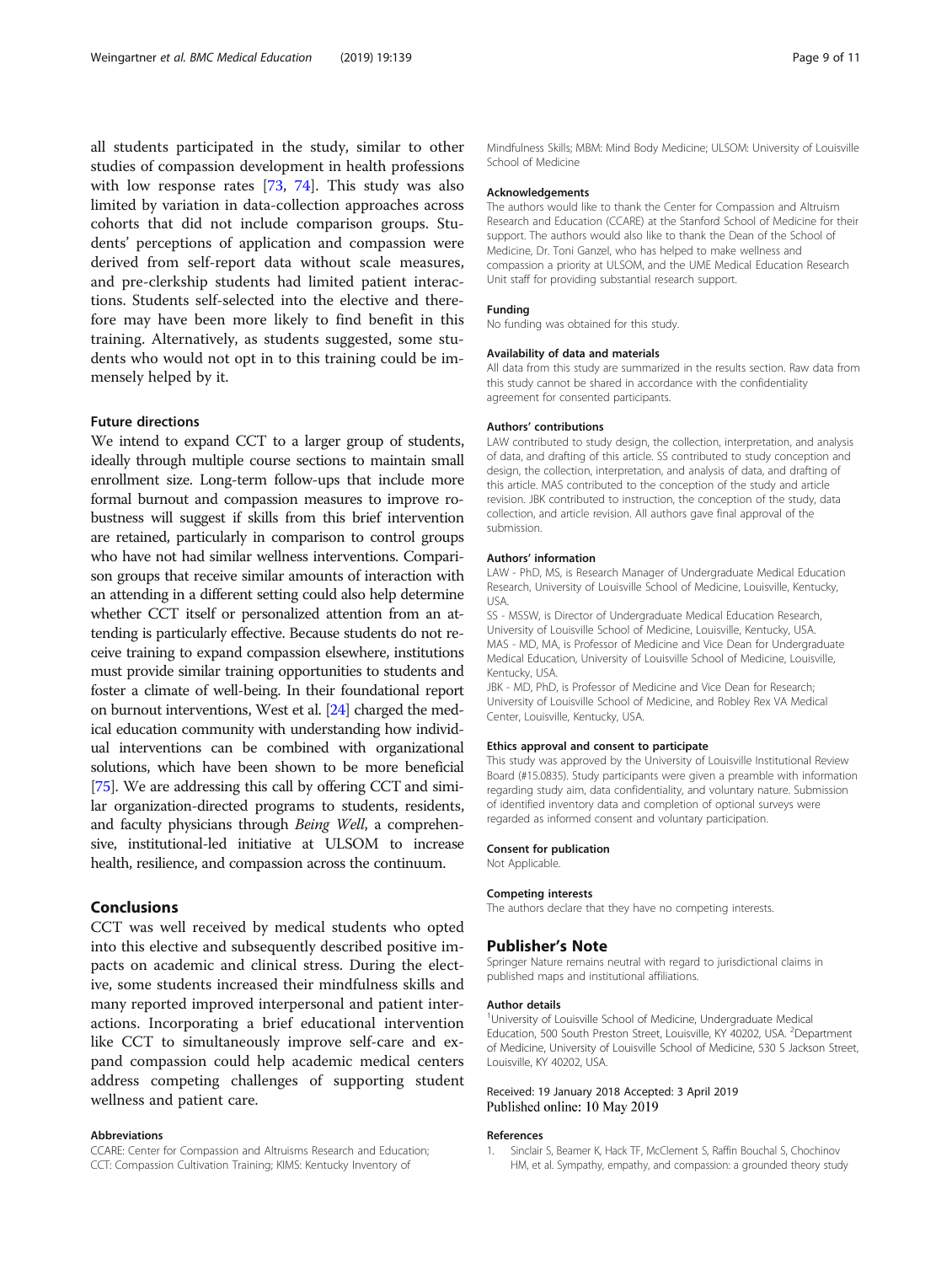<span id="page-9-0"></span>of palliative care patients' understandings, experiences, and preferences. Palliat Med. 2016;31(5):437–47.

- 2. Lazarus RS. Emotion and adaptation. New York: Oxford University Press USA; 1991.
- 3. Bloom P. Empathy and its discontents. Trends Cogn Sci. 2017;21(1):24–31. 4. Kim SS, Kaplowitz S, Johnston MV. The effects of physician empathy on
- patient satisfaction and compliance. Eval Health Prof. 2004;27(3):237–51. 5. Hojat M, Louis DZ, Markham FW, Wender R, Rabinowitz C, Gonnella JS. Physicians' empathy and clinical outcomes for diabetic patients. Acad Med.
- 2011;86(3):359–64. Del Canale S, Louis DZ, Maio V, Wang X, Rossi G, Hojat M, et al. The
- relationship between physician empathy and disease complications. Acad Med. 2012;87:1243–9. 7. Hojat M, Vergare MJ, Maxwell K, Brainard G, Herrine SK, Isenberg GA, et al.
- The devil is in the third year: a longitudinal study of erosion of empathy in medical school. Acad Med. 2009;84(9):1182–91.
- 8. Neumann M, Edelhauser F, Tauschel D, Fischer MR, Wirtz M, Woopen C, et al. Empathy decline and its reasons: a systematic review of studies with medical students and residents. Acad Med. 2011;86(8):996–1009.
- 9. Wilson SE, Prescott J, Becket G. Empathy levels in first- and third-year students in health and non-health disciplines. Am J Pharm Educ. 2012; 76(2):1–4.
- 10. Figley CR. Compassion fatigue: toward a new understanding of the costs of caring. In: Stamm B, editor. Secondary traumatic stress: self-care issues for clinicians, researchers, and educators. Baltimore: The Sidran Press; 1995. p. 3–28.
- 11. van Mol MMC, Kompanje EJO, Benoit DD, Bakker J, Nijkamp MD. The prevalence of compassion fatigue and burnout among healthcare professionals in intensive care units: a systematic review. PLoS One. 2015;10:8.
- 12. Sprang G, Clark JJ, Whitt-Woosley A. Compassion fatigue, compassion satisfaction, and burnout: factors impacting a professional's quality of life. J Loss Trauma. 2007;12(3):259–80.
- 13. McHugh MD, Kutney-Lee A, Cimiotti JP, Sloane DM, Aiken LH. Nurses' widespread job dissatisfaction, burnout, and frustration with health benefits signal problems for patient care. Health Aff (Millwood). 2011;30(2):202–10.
- 14. Shanafelt TD, Bradley KA, Wipf JE, Back AL. Burnout and self-reported patient care in an internal medicine residency program. Ann Intern Med. 2002;136(5):358–67.
- 15. Dyrbye LN, West CP, Satele D, Boone S, Tan L, Sloan J, et al. Burnout among U.S. medical students, residents, and early career physicians relative to the general U.S. population. Acad Med. 2014;89(3):443–51.
- 16. Prins JT, Gazendam-Donofrio SM, Tubben BJ, Van Der Heijden FMMA, Van De Wiel HBM, Hoekstra-Weebers JEHM. Burnout in medical residents: a review. Med Educ. 2007;41(8):788–800.
- 17. Rotenstein LS, Ramos MA, Torre M, Segal JB, Peluso MJ, Guille C, et al. Prevalence of depression, depressive symptoms, and suicidal ideation among medical students: a systematic review and meta-analysis. JAMA. 2016;316(21):2214–36.
- 18. Jackson ER, Shanafelt TD, Hasan O, Satele DV, Dyrbye LN. Burnout and alcohol abuse/dependence among u.s. medical students. Acad Med. 2016;91(9):1251–6.
- 19. Schmitz GR, Clark M, Heron S, Sanson T, Kuhn G, Bourne C, et al. Strategies for coping with stress in emergency medicine: early education is vital. J Emerg Trauma Shock. 2012;5(1):64–9.
- 20. Bodenheimer T, Sinsky C. From triple to quadruple aim: care of the patient requires care of the provider. Ann Fam Med. 2014;12(6):573–6.
- 21. Shiralkar MT, Harris TB, Eddins-Folensbee FF, Coverdale JH. A systematic review of stress-management programs for medical students. Acad Psychiatry. 2013;37(3):158–64.
- 22. Shapiro SL, Shapiro DE, Schwartz GE. Stress management in medical education: a review of the literature. Acad Med. 2000;75(7):748–59.
- 23. Williams D, Tricomi G, Gupta J, Janise A. Efficacy of burnout interventions in the medical education pipeline. Acad Psychiatry. 2015;39(1):47–54.
- 24. West CP, Dyrbye LN, Erwin PJ, Shanafelt TD. Interventions to prevent and reduce physician burnout: a systematic review and meta-analysis. Lancet. 2016;388(10057):2272–81.
- 25. Radey M, Figley CR. The social psychology of compassion. Clin Soc Work J. 2007;35(3):207–14.
- 26. Raab K. Mindfulness, self-compassion, and empathy among health care professionals: a review of the literature. J Health Care Chaplain. 2014;20(3):95–108.
- 27. Beaumont E, Durkin M, Martin CJH, Carson J. Compassion for others, selfcompassion, quality of life and mental well-being measures and their

association with compassion fatigue and burnout in student midwives: a quantitative survey. Midwifery. 2016;34:239–44.

- 28. Beaumont E, Durkin M, Martin CJH, Carson J. Measuring relationships between self-compassion, compassion fatigue, burnout and well-being in student counsellors and student cognitive behavioural psychotherapists: a quantitative survey. Couns Psychother Res. 2016;16(1):15–23.
- 29. Durkin M, Beaumont E, Martin CJH, Carson J. A pilot study exploring the relationship between self-compassion, self-judgement, self-kindness, compassion, professional quality of life and wellbeing among UK community nurses. Nurse Educ Today. 2016;46:109–14.
- 30. Kabat-Zinn J. Wherever you go, there you are: mindfulness meditation in everyday life. New York: Hyperion; 1994.
- 31. Heppner WL, Kernis MH. "Quiet ego" functioning: the complementary roles of mindfulness, authenticity, and secure high self-esteem. Psychol Inq 2007; 18(4):248–251.
- 32. Arch JJ, Craske MG. Mechanisms of mindfulness: emotion regulation following a focused breathing induction. Behav Res Ther. 2006;44(12):1849–58.
- 33. Salmon PG, Sephton SE, Dreeben SJ. Mindfulnessbased stress reduction. In: Forman JDHEM, editor. Acceptance and mindfulness in cognitive behavior therapy: understanding and applying the new therapies. Hoboken: Wiley; 2011. p. 32–163.
- 34. Khoury B, Sharma M, Rush SE, Fournier C. Mindfulness-based stress reduction a meta-analysis. J Psychosom Res. 2015;78(6):519–28.
- 35. Shapiro SL, Schwartz GE, Bonner G. Effects of mindfulness-based stress reduction on medical and premedical students. J Behav Med. 1998; 21(6):581–99.
- 36. Greeson JM, Toohey MJ, Pearce MJ. An adapted, four-week mind-body skills group for medical students: reducing stress, increasing mindfulness, and enhancing self-care. Explore. 2015;11(3):186–92.
- 37. Bond AR, Mason HF, Lemaster CM, Shaw SE, Mullin CS, Holick EA, et al. Embodied health: the effects of a mind-body course for medical students. Med Educ Online. 2013;18:1–8.
- 38. Dobkin PL, Hutchinson TA. Teaching mindfulness in medical school: where are we now and where are we going? Med Educ. 2013;47(8):768–79.
- 39. Beach MC, Roter D, Korthuis PT, Epstein RM, Sharp V, Ratanawongsa N, et al. A multicenter study of physician mindfulness and health care quality. Ann Fam Med. 2013;11(5):421–8.
- 40. Erogul M, Singer G, McIntyre T, Stefanov DG. Abridged mindfulness intervention to support wellness in first-year medical students. Teach Learn Med. 2014;26(4):350–6.
- 41. Klimecki OM, Leiberg S, Lamm C, Singer T. Functional neural plasticity and associated changes in positive affect after compassion training. Cereb Cortex. 2013;23(7):1552–61.
- 42. Weng HY, Fox AS, Shackman AJ, Stodola DE, Caldwell JZ, Olson MC, et al. Compassion training alters altruism and neural responses to suffering. Psychol Sci. 2013;24(7):1171–80.
- 43. Seppala EM, Hutcherson CA, Nguyen DT, Doty JR, Gross JJ. Loving-kindness meditation: a tool to improve healthcare provider compassion, resilience, and patient care. J Compassionate Health Care. 2014;1:5.
- 44. Jazaieri H, Jinpa GT, McGonigal K, Rosenberg EL, Finkelstein J, Simon-Thomas E, et al. Enhancing compassion: a randomized controlled trial of a Compassion Cultivation Training program. J Happiness Stud. 2013;14(4): 1113–26.
- 45. Jazaieri H, McGonigal K, Jinpa T, Doty JR, Gross JJ, Goldin PR. A randomized controlled trial of Compassion Cultivation Training: effects on mindfulness, affect, and emotion regulation. Motiv Emot. 2014;38(1):23–35.
- 46. Jazaieri H, Lee IA, McGonigal K, Jinpa T, Doty JR, Gross JJ, et al. A wandering mind is a less caring mind: daily experience sampling during compassion meditation training. J Posit Psychol. 2016;11(1):37–50.
- 47. The Center for Compassion and Alatruism Research and Eduation (CCARE). About Compassion Cultivation Training (CCT). cited 2018; Available from: [http://ccare.stanford.edu/education/about-compassion-cultivation-training-cct/.](http://ccare.stanford.edu/education/about-compassion-cultivation-training-cct/)
- 48. Bandura A. Social learning theory. Englewood Cliffs, NJ: Prentice-Hall; 1977.
- 49. Choi J-I, Hannafin M. Situated cognition and learning environments: roles, structures, and implications for design. Educ Technol Res Dev. 1995;43(2):53–69.
- 50. Hutcherson CA, Seppala EM, Gross JJ. Loving-kindness meditation increases social connectedness. Emotion. 2008;8(5):720–4.
- 51. Boellinghaus I, Jones FW, Hutton J. Cultivating self-care and compassion in psychological therapists in training: the experience of practicing lovingkindness meditation. Train Educ Prof Psychol. 2013;7(4):267–77.